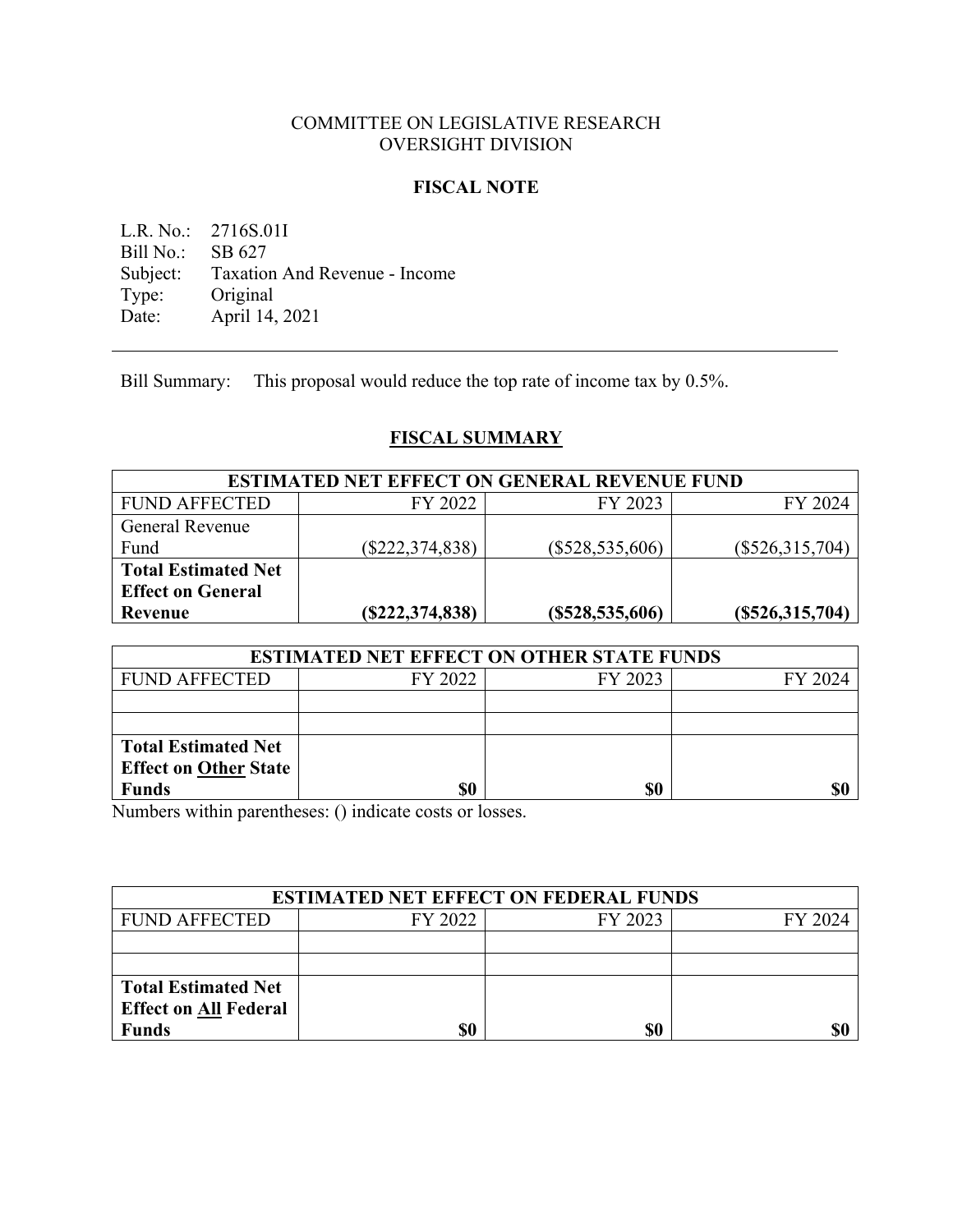| <b>ESTIMATED NET EFFECT ON FULL TIME EQUIVALENT (FTE)</b> |         |         |         |  |  |
|-----------------------------------------------------------|---------|---------|---------|--|--|
| FUND AFFECTED                                             | FY 2022 | FY 2023 | FY 2024 |  |  |
|                                                           |         |         |         |  |  |
|                                                           |         |         |         |  |  |
| <b>Total Estimated Net</b>                                |         |         |         |  |  |
| <b>Effect on FTE</b>                                      |         |         |         |  |  |

- ☒ Estimated Net Effect (expenditures or reduced revenues) expected to exceed \$250,000 in any of the three fiscal years after implementation of the act or at full implementation of the act.
- □ Estimated Net Effect (savings or increased revenues) expected to exceed \$250,000 in any of the three fiscal years after implementation of the act or at full implementation of the act.

| <b>ESTIMATED NET EFFECT ON LOCAL FUNDS</b>              |  |  |  |  |  |
|---------------------------------------------------------|--|--|--|--|--|
| FY 2022<br>FY 2023<br><b>FUND AFFECTED</b><br>$FY$ 202. |  |  |  |  |  |
|                                                         |  |  |  |  |  |
| \$0<br>\$0<br><b>Local Government</b>                   |  |  |  |  |  |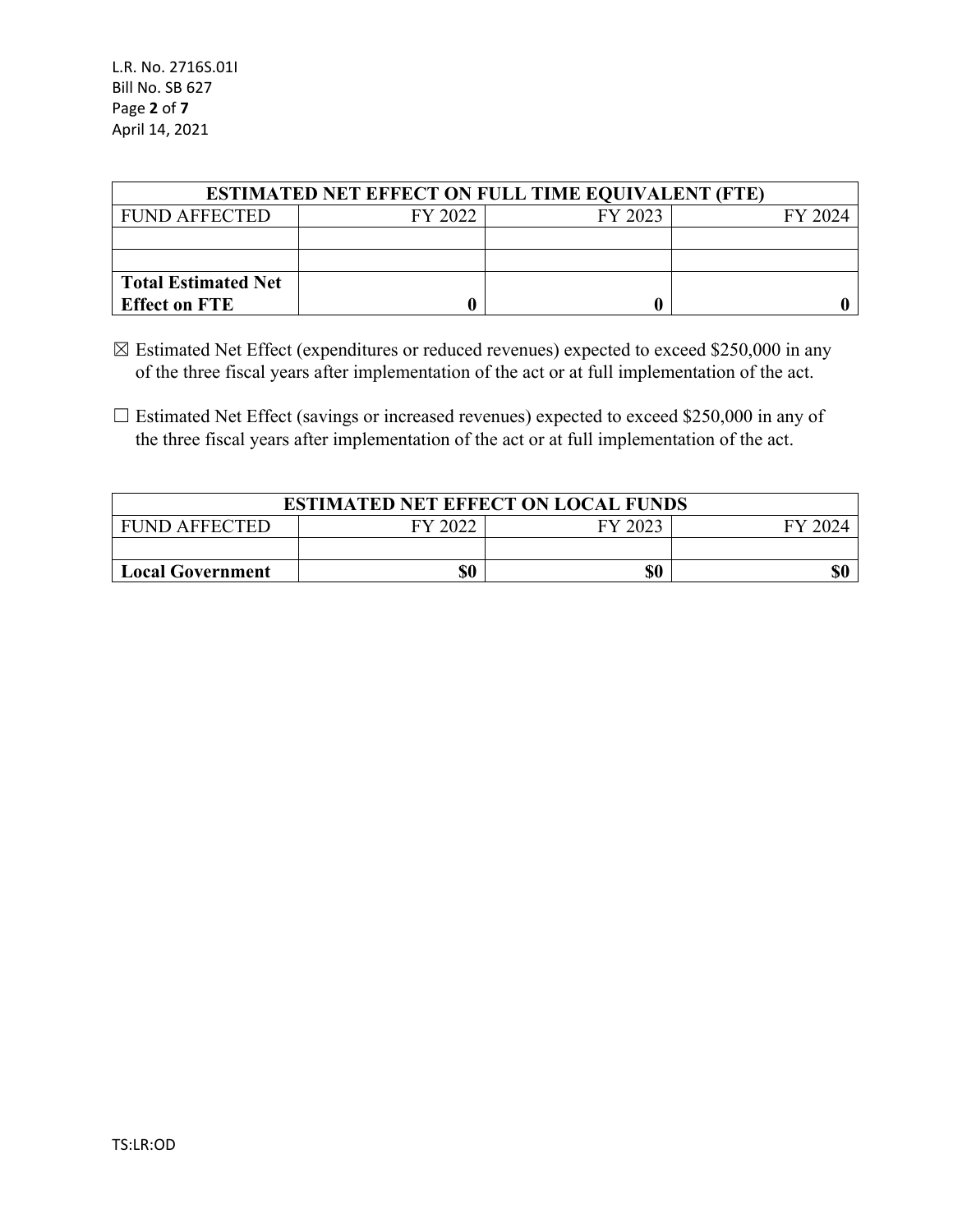L.R. No. 2716S.01I Bill No. SB 627 Page **3** of **7** April 14, 2021

# **FISCAL ANALYSIS**

#### ASSUMPTION

Officials from the **Office of Administration – Budget & Planning Division (B&P)** state this proposed legislation will reduce Total State Revenue (TSR) by \$524,141,586 once [SB 509](https://www.senate.mo.gov/14info/BTS_Web/Bill.aspx?SessionType=R&BillID=27723520)  [\(2014\)](https://www.senate.mo.gov/14info/BTS_Web/Bill.aspx?SessionType=R&BillID=27723520) has fully implemented.

B&P states this proposed legislation will impact the calculation under Article X, Section 18(e).

## **Section 143.011 – Individual Income Tax**

Officials from **B&P** state this proposed legislation would reduce the top Individual Income Tax rate by 0.5% beginning with Tax Year 2022.

Based on current revenue forecasts and average revenue growth, B&P estimates that revenues in Fiscal Year 2021, Fiscal Year 2024, and Fiscal Year 2025 will reach the SB 509 (2014) growth trigger requirement for reductions to the top rate of tax. Therefore, the top rate of tax will be reduced by 0.1% in Tax Year(s) 2022, 2025, and 2026 under SB 509 (2014). Table 1 shows the current versus proposed future top tax rates.

| Rates |         |           |                 |
|-------|---------|-----------|-----------------|
| Tax   | Current | Proposed  | Proposed        |
| Year  | Law     | Reduction | <b>Tax Rate</b> |
| 2021  | 5.40%   |           | 5.40%           |
| 2022  | 5.30%   | 0.50%     | 4.80%           |
| 2023  | 5.30%   |           | 4.80%           |
| 2024  | 5.30%   |           | 4.80%           |
| 2025  | 5.20%   |           | 4.70%           |
| 2026  | 5.10%   |           | 4.60%           |

| Table 1: Current vs. Proposed Tax |  |  |
|-----------------------------------|--|--|
| Rates                             |  |  |

Using 2018 tax year data, the most current complete year available, and accounting for the changes in Individual Income Tax law created by SB 509 (2014) and HB 2540 (2018), B&P estimates that this section will reduce TSR and General Revenue (GR) by \$529,463,900 in Tax Year 2022. Table 2 shows the estimated impact by tax year.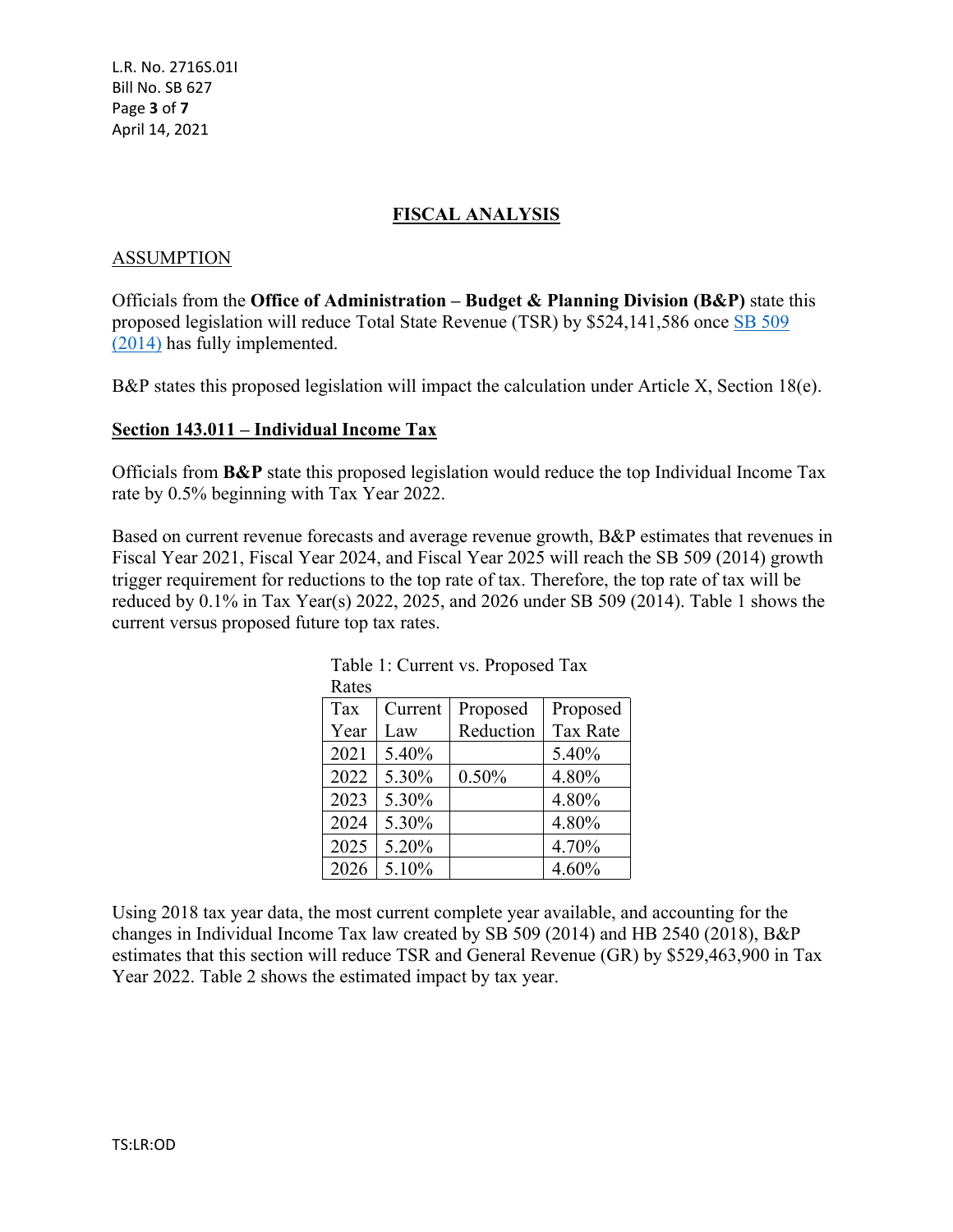L.R. No. 2716S.01I Bill No. SB 627 Page **4** of **7** April 14, 2021

| Table 2: Rate<br>Reduction by   |                     |  |  |
|---------------------------------|---------------------|--|--|
|                                 | Calendar Year       |  |  |
| Tax<br><b>GR</b> Impact<br>Year |                     |  |  |
| 2022                            | $(\$529,463,900)$   |  |  |
| 2023                            | $(\$527, 253, 677)$ |  |  |
| 2024                            | $(\$525,020,408)$   |  |  |
| 2025                            | $(\$523,846,270)$   |  |  |
| 2026                            | $(\$524, 141, 586)$ |  |  |

However, because the tax reduction would take effect January 1, 2022, individuals will adjust their withholdings and declarations during Fiscal Year 2022. Therefore, B&P estimates that this proposed legislation will reduce TSR and GR by \$222,374,838 in Fiscal Year 2022. Once SB 509 (2014) has fully implemented, this proposed legislation will reduce TSR and GR by \$524,141,586 annually.

| Table 3: Rate Reduction |                     |  |  |  |
|-------------------------|---------------------|--|--|--|
|                         | by Fiscal Year      |  |  |  |
| Fiscal                  | <b>GR</b> Impact    |  |  |  |
| Year                    |                     |  |  |  |
| 2022                    | $(\$222,374,838)$   |  |  |  |
| 2023                    | $(\$528,535,606)$   |  |  |  |
| 2024                    | $(\$526,315,704)$   |  |  |  |
| 2025                    | $(\$524,527,270)$   |  |  |  |
| 2026                    | $(\$523,970,303)$   |  |  |  |
| 2027                    | $(\$524, 141, 586)$ |  |  |  |

Officials from the **Missouri Department of Revenue (DOR)** state, starting January 1, 2022, this proposed legislation would reduce the Individual Income Tax rate by half of one percent (0.5%). Currently, SB 509 is projected to reduce the current Individual Income Tax rate from 5.4% to 5.3% on January 1, 2022. This proposed legislation would reduce the rate from the 5.3% to 4.8%.

DOR used its internal Income Tax Model that contains confidential taxpayer data to calculate the fiscal impact. This proposed legislation, in addition to future projected SB 509 reductions, would result in the following loss per calendar year to GR.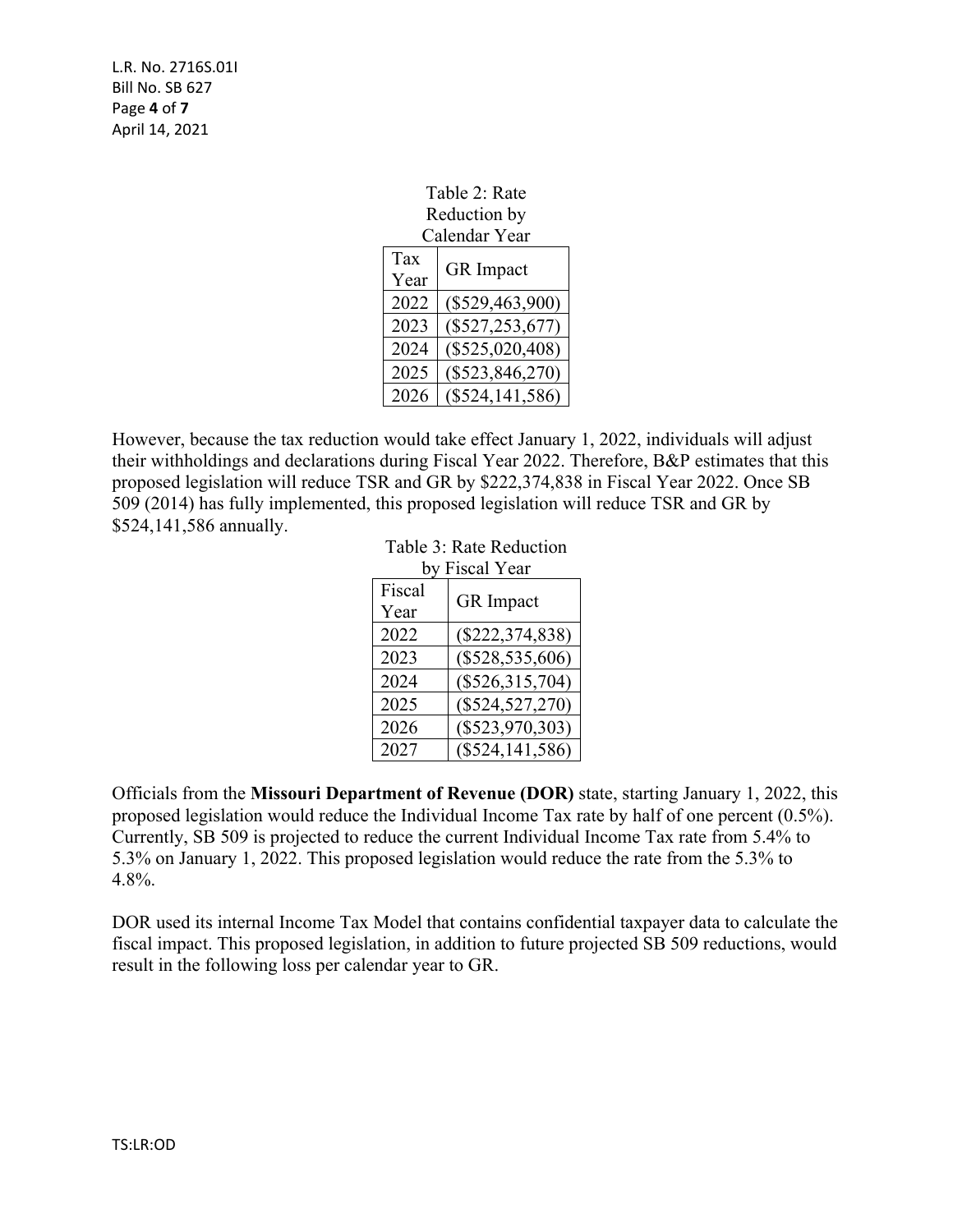L.R. No. 2716S.01I Bill No. SB 627 Page **5** of **7** April 14, 2021

| Tax  |                     |
|------|---------------------|
| Year | Loss to GR          |
| 2022 | $(\$527,678,150)$   |
| 2023 | $(\$525,475,865)$   |
| 2024 | $(\$523, 252, 850)$ |
| 2025 | $(\$521,875,073)$   |
| 2026 | $(\$522,170,341)$   |
| 2027 | $(\$519,734,536)$   |

DOR uses a 42%/58% split when converting from a calendar (tax) year to a fiscal year. This will result in the following fiscal year impact(s).

| Fiscal |                     |
|--------|---------------------|
| Year   | Loss to GR          |
| 2022   | $(\$221, 624, 823)$ |
| 2023   | $(\$526,753,190)$   |
| 2024   | $(\$524,542,199)$   |
| 2025   | $(\$522,674,184)$   |
| 2026   | $(\$521,999,086)$   |
| 2027   | $(\$521, 147, 303)$ |

DOR assumes the change in the top rate of tax would require form and programming changes to the MO-1040, MO-1040A, and MO-1040P which is beyond DOR's normal programming changes from year to year. DOR estimates this cost would amount to \$2,000.

**Oversight** notes DOR anticipates a cost of \$2,000 in order to complete form(s) and programming changes. Oversight notes, per DOR, the top Individual Income Tax rate is already projected to be reduced for Tax Year 2022, pursuant to SB 509 (2014). Oversight assumes: 1) DOR would, instead of changing the rate to 5.3% for Tax Year 2022, change the rate to 4.8% and 2) the amount of \$2,000 to be minimal and not material enough to include in the fiscal note.

Therefore, for purposes of this fiscal note, **Oversight** assumes DOR can absorb the costs associated with the form(s) and programming changes required as a result of this proposed legislation.

Officials from the **University of Missouri's Economic & Policy Analysis Research Center (EPARC)** state this proposed legislation would reduce the top Individual Income Tax rate by one-half of one percent (0.5%) for the 2022 calendar year.

EPARC assumes this proposed legislation could reduce Net General Revenue by \$545,261,000 in Fiscal Year 2022.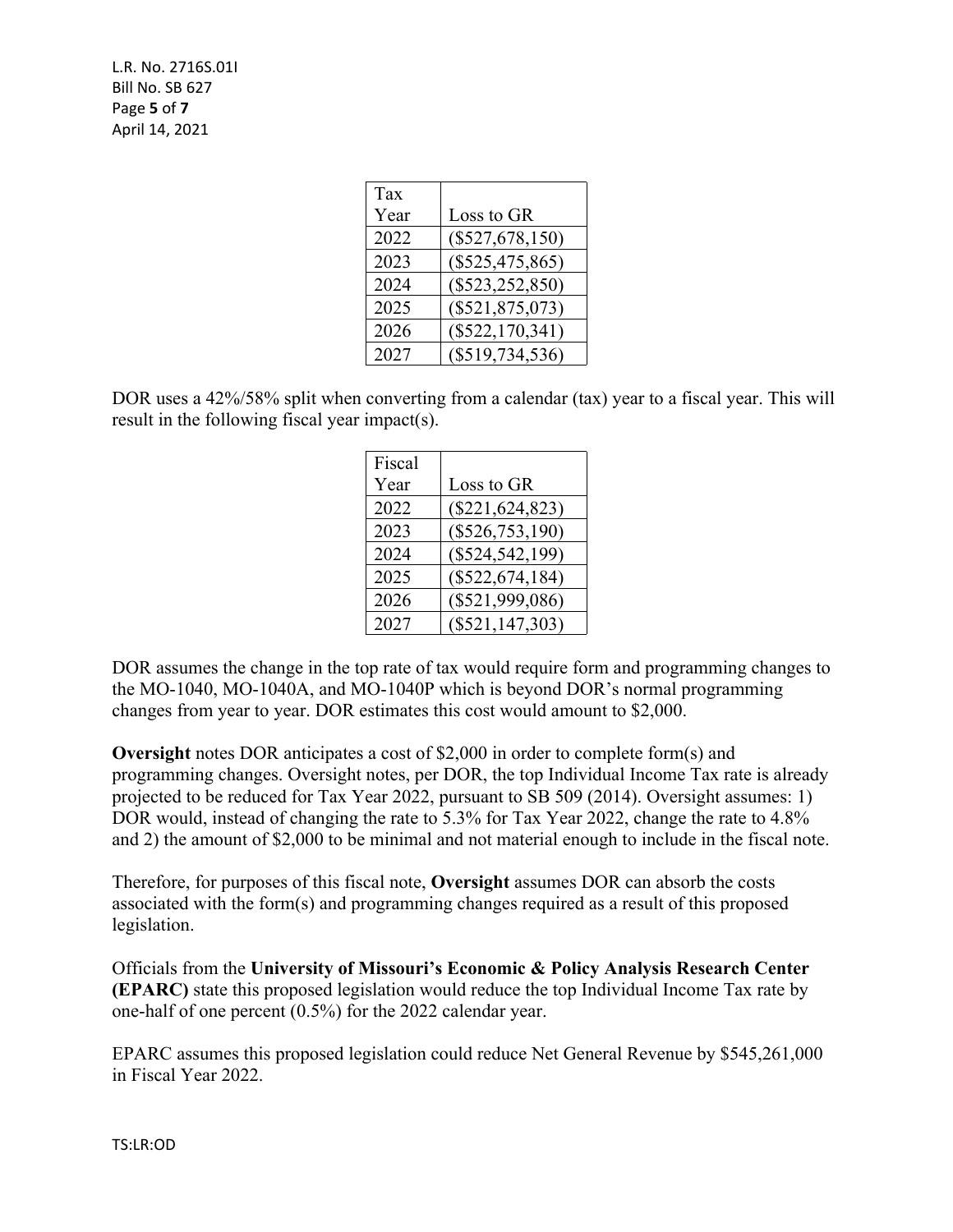L.R. No. 2716S.01I Bill No. SB 627 Page **6** of **7** April 14, 2021

**Oversight** notes this proposed legislation would reduce the top rate of Individual Income Tax by one-half of one percent (0.5%) in Calendar Year/Tax Year 2022. Therefore, Oversight assumes the full impact would not be recognized until Fiscal Year 2023 when taxpayers file their Tax Year 2022 tax return.

**Oversight** notes that it **does not currently have the resources and/or access to state tax data** to produce an independent revenue estimate and is unable to verify the revenue estimates provided by B&P and DOR.

For purposes of this fiscal note, **Oversight** will report the revenue changes, as estimated by B&P

| FISCAL IMPACT-            | FY 2022            | FY 2023           | FY 2024           |
|---------------------------|--------------------|-------------------|-------------------|
| <b>State Government</b>   | $(10 \text{ Mo.})$ |                   |                   |
|                           |                    |                   |                   |
| <b>GENERAL</b>            |                    |                   |                   |
| <b>REVENUE FUND</b>       |                    |                   |                   |
|                           |                    |                   |                   |
| Revenue Reduction -       |                    |                   |                   |
| Section $143.011 -$       |                    |                   |                   |
| Individual Income         |                    |                   |                   |
| <b>Tax Rate Reduction</b> |                    |                   |                   |
| $(0.5\%)$                 | $(\$222,374,838)$  | $(\$528,535,606)$ | $(\$526,315,704)$ |
|                           |                    |                   |                   |
| <b>ESTIMATED NET</b>      |                    |                   |                   |
| <b>EFFECT ON</b>          |                    |                   |                   |
| <b>GENERAL</b>            |                    |                   |                   |
| <b>REVENUE FUND</b>       |                    |                   |                   |
|                           | (S222, 374, 838)   | (S528, 535, 606)  | (S526, 315, 704)  |
|                           |                    |                   |                   |
| FISCAL IMPACT-            | FY 2022            | FY 2023           | FY 2024           |
| Local Government          | $(10 \text{ Mo.})$ |                   |                   |
|                           |                    |                   |                   |
|                           | \$0                | <u>\$0</u>        | <b>\$0</b>        |

## FISCAL IMPACT – Small Business

No direct fiscal impact to small businesses would be expected as a result of this proposal.